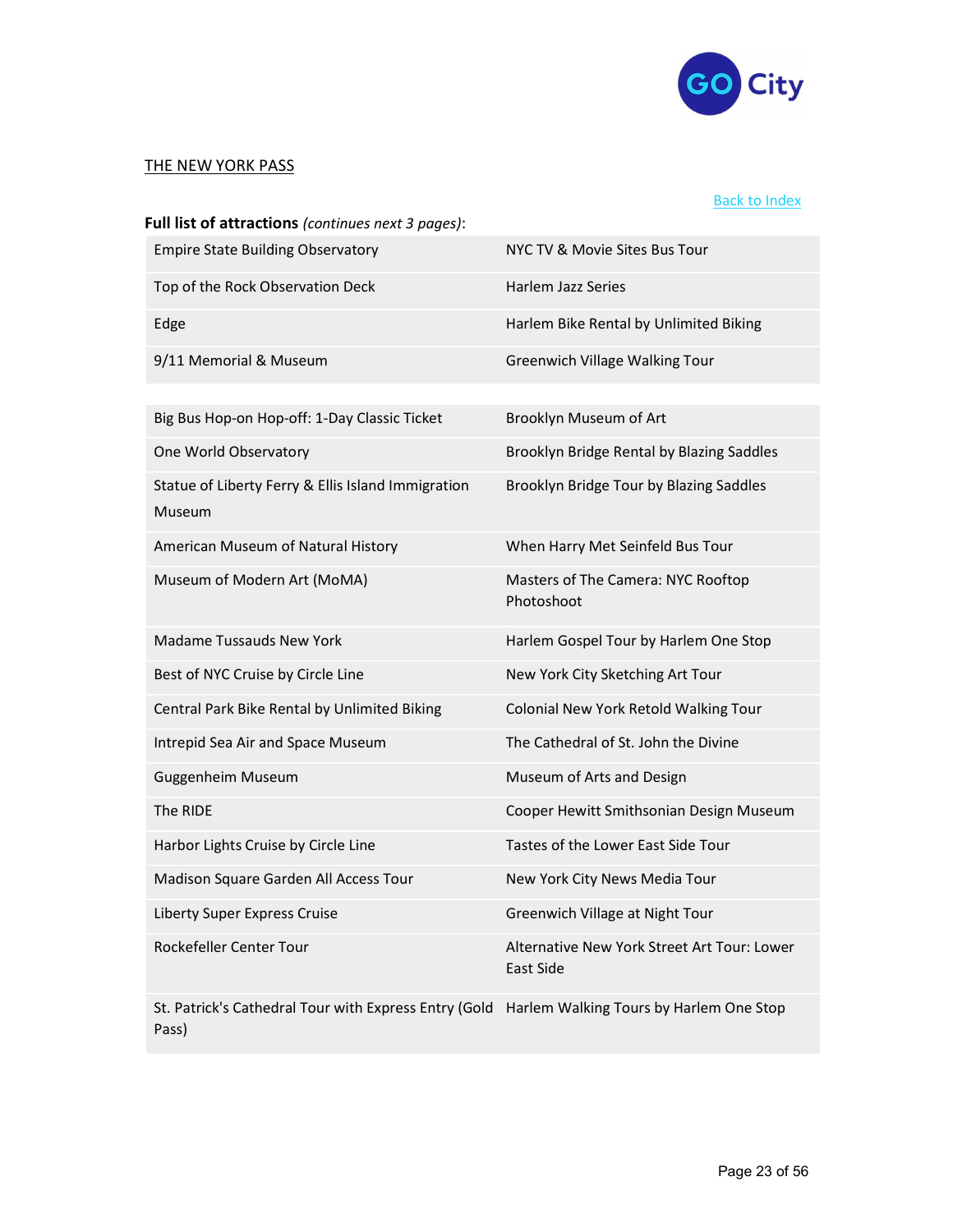

| Landmark Cruise by Circle Line                       | Top of the Highline and Vessel Tour           |
|------------------------------------------------------|-----------------------------------------------|
| Brooklyn Bridge Bike Rental by Unlimited Biking      | New Museum                                    |
| Radio City Stage Door Tour                           | Skyscraper Museum                             |
| Whitney Museum of American Art                       | New York Historical Society                   |
| Museum of Ice Cream                                  | Museum of Jewish Heritage                     |
| Central Park Bike Tour by Unlimited Biking           | Best of Brooklyn Walking Tour in Williamsburg |
| Catacombs by Candlelight Tour                        | Taste of NY: Brooklyn Brewery Beer            |
| Liberty Cruise by Circle Line                        | A Walk in the Park Tour by City Rambler       |
| Brooklyn Bridge & DUMBO Neighborhood Walking<br>Tour | Hudson River Bike Rental by Unlimited Biking  |
|                                                      |                                               |
| SoHo - Little Italy - Chinatown Walking Tour         | <b>Fraunces Tavern Museum</b>                 |
| Central Park Walking Tour by Unlimited Biking        | NYC Slavery & Underground Railroad Tour       |
| Brooklyn Bridge Bike Tour by Unlimited Biking        | <b>Ghosts of Greenwich Village Tours</b>      |

The TOUR Museum at Eldridge Street

Broadway and Times Square Tour **Hamilton Tour** 

NYC Bus Tour of Bronx, Brooklyn, and Queens International Center of Photography Museum

Fotografiska New York New York Hall of Science

Escape Virtuality **Sea Life Aquarium New Jersey** Sea Life Aquarium New Jersey

 Clipper City Tall Ship Cruise: Daytime or Sunset LEGOLAND® Discovery Center New Jersey Statue Sail

9/11 Museum Workshop: Hands-On 9/11 Tour South Street Seaport Museum

Museum of Sex Staten Island Zoo

Central Park TV & Movie Sites Walking Tour Governor's Island Surrey Rental (2-hour rental)

Food on Foot Tours MoMA PS1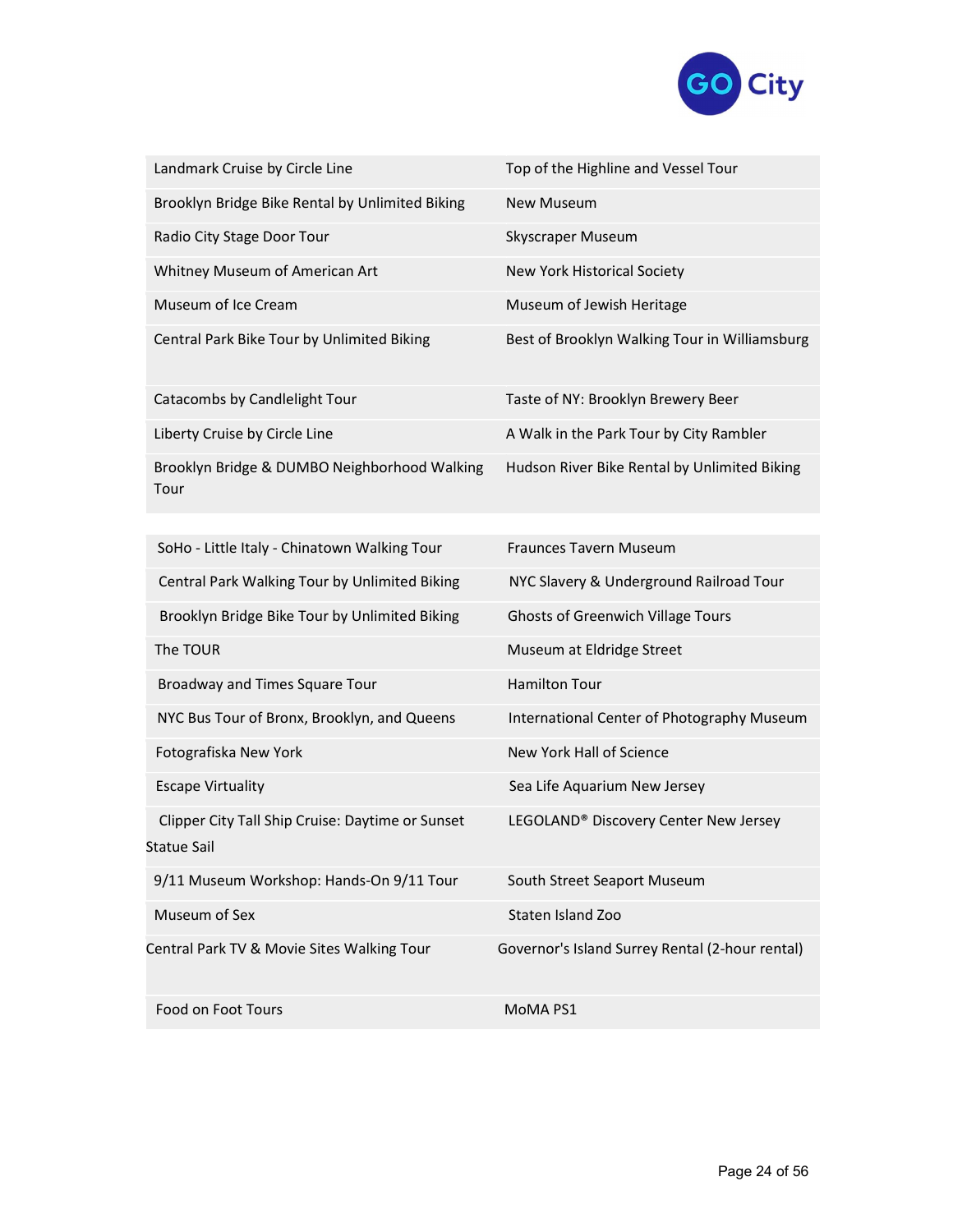

| Museum of the City of New York                   | Harlem Highlights Bike Tour by Unlimited<br><b>Biking</b>         |
|--------------------------------------------------|-------------------------------------------------------------------|
| Marvel & DC Superheroes Tour                     | LEGOLAND <sup>®</sup> Discovery Center Westchester                |
| Harlem Gospel Tour by Inside Out Tours           | El Museo del Barrio                                               |
| Yankee Stadium: Classic Tour                     | Queens - Flushing Meadows International<br><b>Food Excursion</b>  |
| The DOWNTOWN EXPERIENCE                          | Museum of Chinese in America                                      |
| Brooklyn Bridge Walking Tour by Unlimited Biking | <b>Staten Island Museum</b>                                       |
| How Money Was Made: Wall Street Walking Tour     | Spirits on Foot - Beer, Spirits and Wine Crawls                   |
| The Official Chinatown Walking Tour              | Staten Island Children's Museum                                   |
| New York Botanical Garden                        | Snug Harbor Cultural Center & Botanical<br>Garden                 |
| High Line - Chelsea - Meatpacking Tour           | A Walk Through History Tour by City Rambler                       |
| Pride Walking Tour                               | Paley Center for Media                                            |
| Graffiti & Street Art Walking Tour of Brooklyn   | Staten Island Ferry Audio Guide + Empire<br><b>Outlet Coupons</b> |
| Brooklyn Botanic Garden                          | Holiday Markets & Lights Tour                                     |
| Deno's Wonder Wheel                              | Christmas Lights Walking Tour of Brooklyn                         |
| The Official Little Italy Walking Tour           |                                                                   |

## Added Attractions:

- The Official Chinatown Walking Tour (April 2022)
- The Official Little Italy Walking Tour (April 2022)
- Alternative New York Street Art Tour: Lower East Side (April 2022)
- Colonial New York Retold Walking Tour (April 2022)
- How Money Was Made: Wall Street Walking Tour (April 2022)
- Central Park Bike Rental by Unlimited Biking (March 2022)
- Brooklyn Bridge Bike Rental by Unlimited Biking (March 2022)
- Harlem Bike Rental by Unlimited Biking (March 2022)
- Hudson River Bike Rental by Unlimited Biking (March 2022)